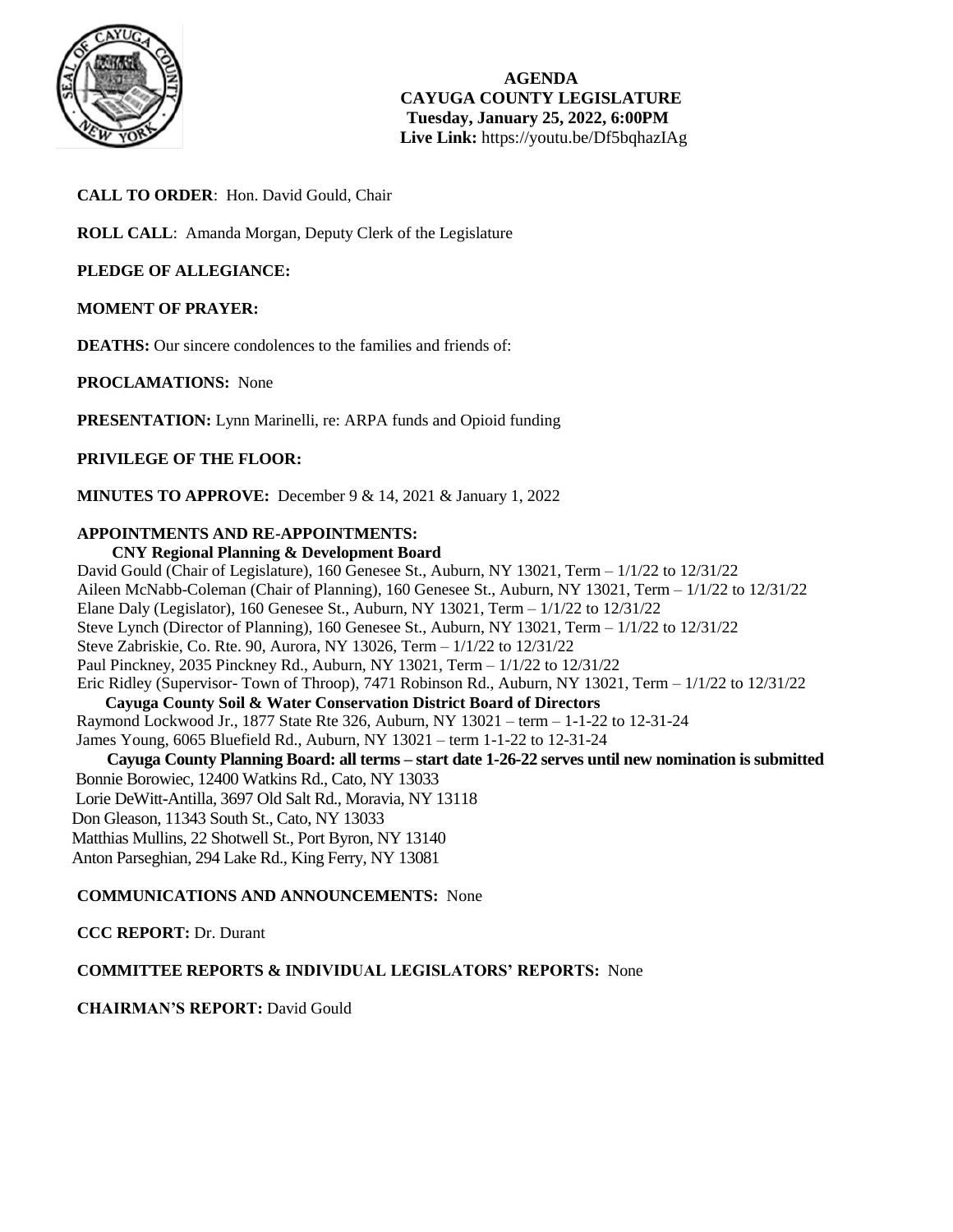# **CAYUGA COUNTY LEGISLATURE RESOLUTIONS 1-25-22**

# **WAYS & MEANS:**

- 1-22-WM-1 Authorizing the Chair of the County Legislature to sign contracts with certain agencies.
- 1-22-WM-2 Authorize the closing of a Capital "H" project
- 1-22-WM-3 **(PULLED)** Authorize the Director of Finance to fill accountant position
- 1-22-WM-4 Ratifying the approval of the purchase and sale agreement between Cayuga Community College (the "College") and Bowtak, Inc for 83-87 Wall St., Auburn, (the "property") and confirming review under SEQRA
- 1-22-WM-5 Authorizing the Purchase of Tax-Delinquent Property Owned By Cayuga County
- 1-22-WM-6 Resolution to delete unenforceable tax lien on Tax Map Number 45.20-1-43.1 in the Town & Village of Cato

# **HEALTH & HUMAN SERVICES:**

- 1-22-HH-1 Authorizing the Chair of the Legislature and the Director of the Office for the Aging to extend a contract under the provisions of the Senior Nutrition Program Titles IIIC-1, IIIC-2 and WIN for meal service for January 1, 2022 – December 31, 2022.
- 1-22-HH-2 Authorizing the Chair of the Legislature and the Director of the Office for the Aging to enter into an agreement for the provision of frozen meals for Senior Citizens using Unmet Need funding.
- 1-22-HH-3 Authorization to create and fill a Public Health Assistant position in the Health Department
- 1-22-HH-4 Authorization to fill a Part Time Early Intervention Service Coordinator Position
- 1-22-HH-5 Authorizing the Public Health Director to create and fill a Sr. Public Health Assistant in the Health Department
- 1-22-HH-6 Authorizing the Chairman of the Legislature and the Commissioner of Social Services to Enter into a Contract with Catholic Charities to Provide SSI Maximization for Safety Net Assistance (SNA) and Temporary Assistance to Needy Families (TANF)
- 1-22-HH-7 Authorizing the Chairman of the Legislature and the Commissioner of Social Services to Enter into a Contract with Catholic Charities of the Finger Lakes to Provide Supervised Visitation Services for Clients Referred to them by the Department of Social Services
- 1-22-HH-8 Authorizing the Chairman of the Legislature and the Commissioner of Social Services to Enter into Contracts for Day Care Services
- 1-22-HH-9 Authorizing the Commissioner of Social Services to fill 4 FT Caseworker Positions in the Child Welfare Services Units of the Department of Social Services
- 1-22-HH-10 Authorizing the Commissioner of Social Services to Fill Human Services Examiner Position in the Department of Social Services
- 1-22-HH-11 Authorizing the Chairman of the Legislature and the Director of Community Services or Successor to implement the Foster Care Incentive Program
- 1-22-HH-12 Authorizing a Salary Adjustment for Non-Bargaining Seasonal HEAP Clerks in the Department of Social Services for the Year 2022.
- 1-22-HH-13 Authorizing the Cayuga County Mental Health Department to accept Regional OMH State Aid and to pay various state aid contracts on behalf of the Central New York Director's Planning Group (CNYDPG)
- 1-22-HH-14 **(AMENDED @ WAYS)** Authorize the Chair of the Cayuga County Legislature and the Director of Community Services to enter into contracts for mental health services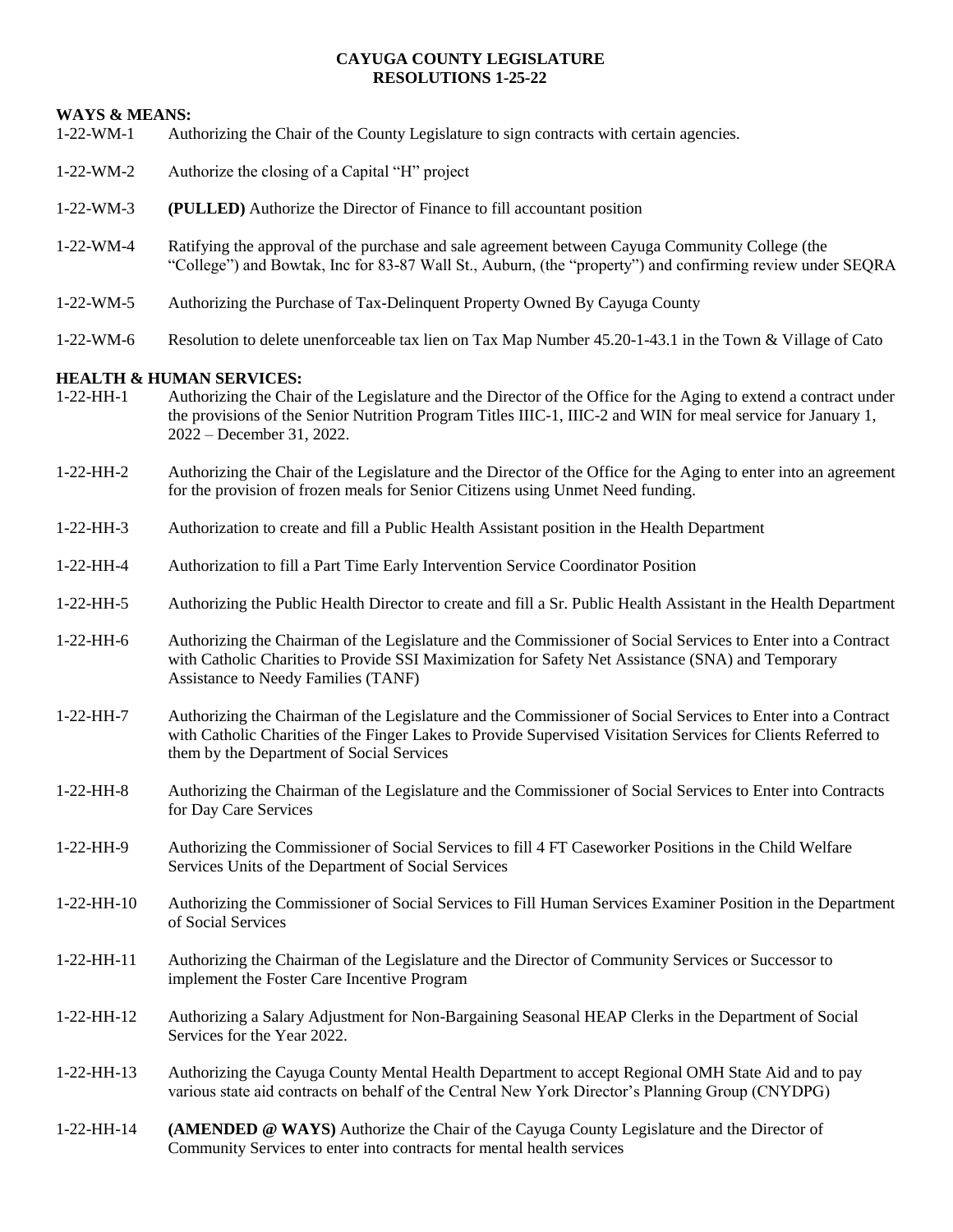| $1-22-HH-15$ | (PULLED) Authorizing the Cayuga County Legislature to appropriate ARPA funds to Cayuga County Mental<br>Health Center to continue the Healing Communities Study's Work               |
|--------------|--------------------------------------------------------------------------------------------------------------------------------------------------------------------------------------|
| $1-22-HH-16$ | Authorizing the Chair of the Cayuga County Legislature and the Director of Community Services to contract<br>with Liberty Resources, Inc., for the provision of Adult Crisis Respite |
| $1-22-HH-17$ | <b>(TABLED @ HHS)</b> Authorizing the Cayuga County Community Mental Health Center to accept additional<br>state aid                                                                 |
| $1-22-HH-18$ | Authorizing the Chair of the Cayuga County Legislature and the Director of Community Services to accept an<br><b>OMH</b> Workforce Grant                                             |
| $1-22-HH-19$ | Authorize the filling of a full time Supervising Social Worker (CMH) position at the Community Mental<br><b>Health Center</b>                                                        |
| $1-22-HH-20$ | Appoint Director of Community Services, Mental Health Department                                                                                                                     |
| $1-22-HH-21$ | <b>Appoint Commissioner of Social Services</b>                                                                                                                                       |

# **GOVERNMENT OPERATIONS:**

1-22-GO-1 Authorizing the Chief Information Officer to create and fill a Senior Computer Systems Technician position in the Cayuga County Information Technology Department.

## **PLANNING:**

1-22-PL-1 Authorizing the filing of applications for State Assistance from the Household Hazardous Waste (HHW) State Assistance Program, signing of the associated state contracts and authorizing circulation of bids for HHW/Electronics Recycling Vendor Services

# **PUBLIC WORKS:**

- 1-22-PW-1 Authorizing the Chair of the Cayuga County Legislature to sign a three-year renewal agreement for Professional Services to provide Environmental Health and Safety Compliance Support Services
- 1-22-PW-2 Fixing day and notice of public hearing pursuant to NY Gen. Mun. Law § 6-d to authorize expenditure of finds from Reserve Account No. A-18838 Pavilion Building and Equipment for repairs to the Emerson Park Pavilion Roof
- 1-22-PW-3 Authorizing the signing of Supplemental #1 with NYSDOT, increase of Capital "H" Project 15-03 ("Cr 31b-East Brutus St. Road Preservation"), authorizing the transfer of funds, and authorizing the Chair of the Legislature and the Highway Superintendent to execute any and all agreements.
- 1-22-PW-4 Authorization to fill two (2) Motor Equipment Operator Medium position and two (2) Motor Equipment Operator Heavy in the County Highway Department
- 1-22-PW-5 Authorization to purchase Highway Equipment

#### **JUDICIAL & PUBLIC SAFETY:**

- 1-22-JP-1 Appointing Administrator Indigent Defendants (PT) and setting the rate of compensation
- 1-22-JP-2 Authorizing the District Attorney to fill FT Assistant District Attorney vacancy in the District Attorney's **Office**
- 1-22-JP-3 **(PULLED)** Authorizing the District Attorney to fill FT Deputy Chief Assistant District Attorney vacancy in the District Attorney's Office
- 1-22-JP-4 Authorizing the Sheriff to abolish one vacant Deputy Sheriff Corporal Position in the Patrol Division and fill a Deputy Sheriff Position in the Patrol Division
- 1-22-JP-5 Resolution authorizing the Chair of the Cayuga County Legislature and the Cayuga County Sheriff to extend a contract with East Hill Family Medical to provide nursing staff referrals for the Jail Medical Division.
- 1-22-JP-6 Authorize the Sheriff to create and fill an Identification Officer Position within the Road Patrol Division of the Cayuga County Sheriff's Office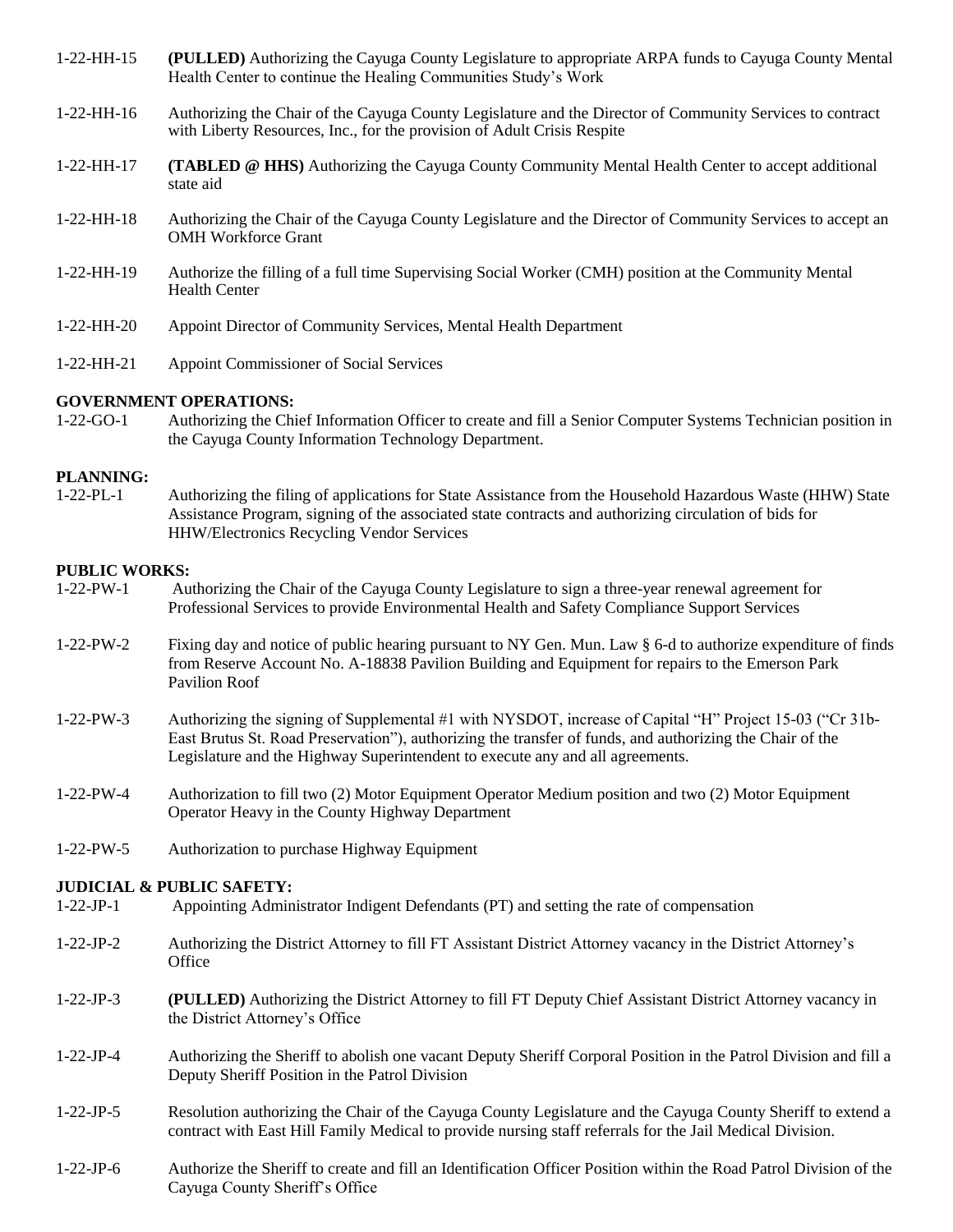- 1-22-JP-7 Authorizing the Sheriff to fill one vacant Custody Corporal Position in the Custody Division of the Cayuga County Sheriff's Office and any resulting backfill positions
- 1-22-JP-8 Authorize the Sheriff of Cayuga County to fill seasonal personnel positions for the Marine Patrol Unit
- 1-22-JP-9 Authorizing the Sheriff's Office to purchase and equip one (1) new marked patrol vehicle to replace existing patrol car that was destroyed due to being struck by another vehicle while said patrol vehicle was parked

### **LEGISLATURE:**

- 1-22-LEG-1 Authorizing and approving a settlement agreement to an action relating to the opioid crisis
- 1-22-LEG-2 Appointing Civil Service Commissioner
- 1-22-LEG-3 Request the Board of Health and the Director of Public Health to not enforce 10 NYCRR 2.60 (mask mandate)
- 1-22-LEG-4 Authorizing the repair of the retaining wall on Deauville Island at Emerson Park

#### **And any other business that may come before the Board**

#### **ADJOURNMENT:** Tuesday, February 22, 2022

**If you have a disability and need accommodations, please call the Clerk of the Legislature's office at 253-1308 at least 48 hours before the scheduled meeting to advise what accommodations will be necessary.**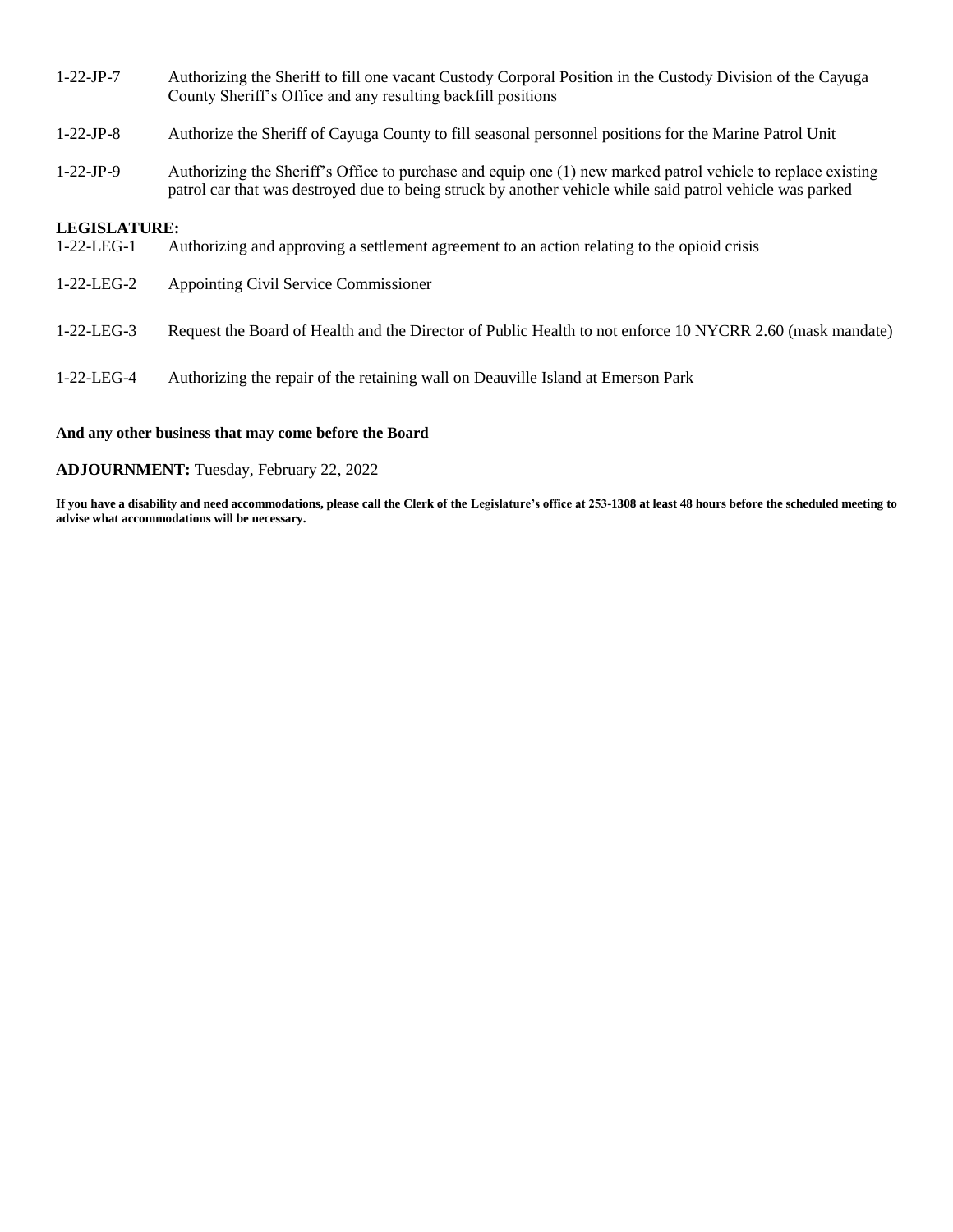# **1-22-HH-14**

# **RESOLUTION NO. \_\_\_\_\_\_\_\_\_\_ 1/25/22 MH 2Therapy Contracts-2022 rev 2**

# **Authorize the Chair of the Cayuga County Legislature and the Director of Community Services to enter into contracts for mental health services**

BY: Elane Daly, Chairman of the Health & Human Service Committee Hans Pecher, Chairman of the Ways & Means Committee

WHEREAS, the Cayuga County Mental Health Center (MHC) needs additional mental health services to meet the needs of Cayuga County residents; and

WHEREAS, the MHC wishes to enter into contracts with two qualified individuals who are licensed in the State of New York to provide such services to the residents of our community; and

WHEREAS, there are sufficient funds available in the 2022 budget line A43104-54059 Professional Services to cover the costs of these two contracts; now therefore, be it

RESOLVED, that the Chair of the Legislature and the Director of Community Services be authorized to enter into contracts with two part-time therapists for the provision of mental health counseling services at a \$65.00 per session rate for a period not to exceed five years.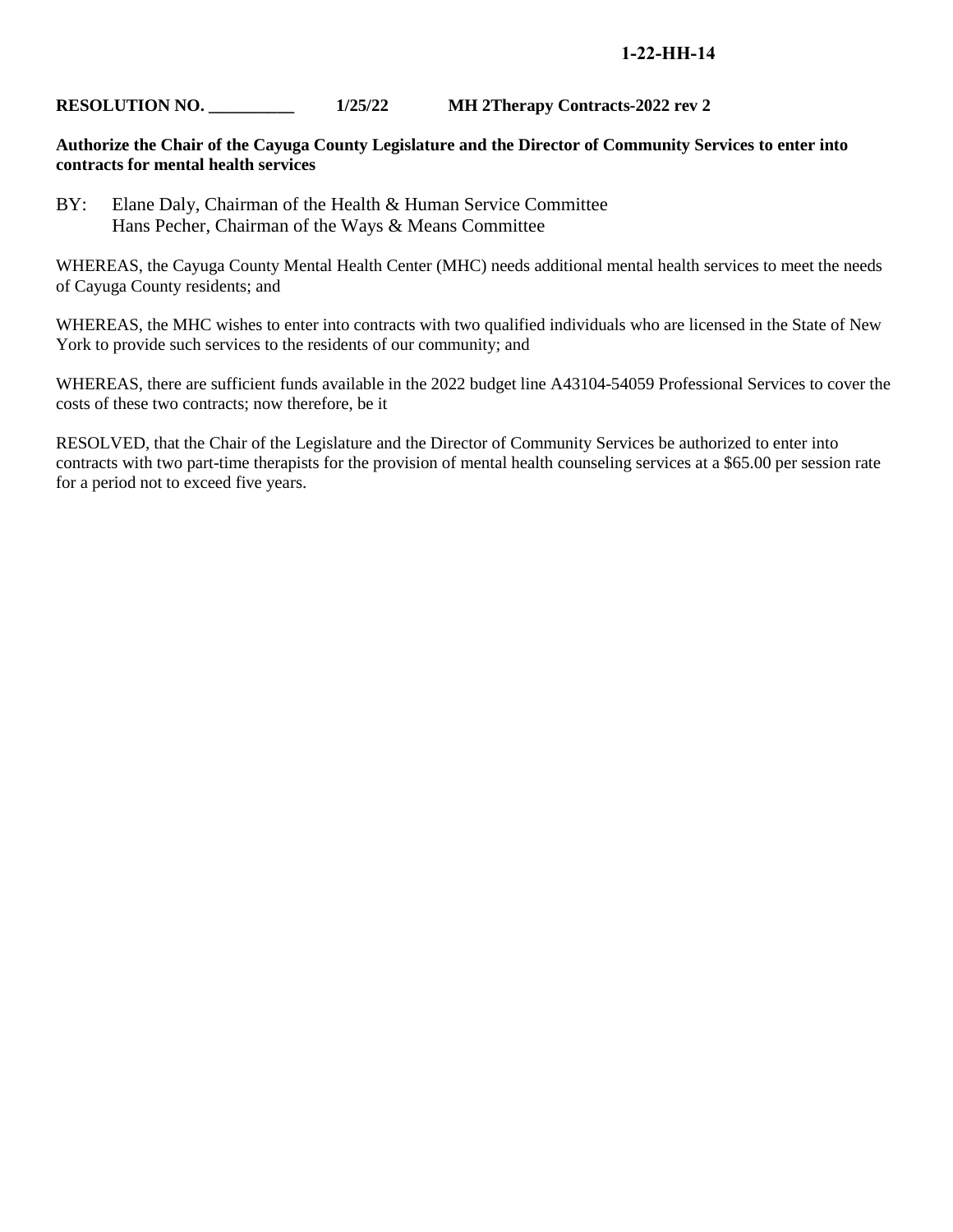# **1-22-LEG-1**

# **RESOLUTION NO. \_\_\_\_\_\_\_\_\_\_\_\_ 1/25/2022 COA OPIOID SETTLEMENTS**

## **Authorizing and approving a settlement agreement to an action relating to the opioid crisis**

BY: Mr. David Gould, Chairperson, Cayuga County Legislature

WHEREAS, there is pending a matter on behalf of the County of Cayuga, regarding the opioid addiction crisis, in which the County of Cayuga is a named plaintiff in the action (the "Action"); and

WHEREAS, the Action is against several defendants, including manufacturers of opioids, distributors of opioids and chain pharmacies; and

WHEREAS, the Action alleges several causes of action against defendants Allergan and its subsidiaries, as defined in the Allergan New York Statewide Opioid Settlement Agreement (herein "Allergan") based on claims that Allergan contributed to the opioid epidemic by failing to comply with their obligations under the federal Controlled Substances Act and the New York Controlled Substances Act to implement adequate measures to prevent diversion of the prescription opioids they distributed to pharmacies and others in Suffolk County, all of which contributed to a public health crisis in Cayuga County; and

WHEREAS, Allergan has offered to settle the claims of Cayuga County against them by a one-time payment of \$180,732.90 and agreeing to implement injunctive relief under a controlled substance monitoring program, and the Settlement Agreement and such other and related agreements have been reviewed and approved by the County Attorney as to form; and

WHEREAS, in light of the many lawsuits that are currently pending in multiple courts against numerous defendants and the likelihood of similar settlement offers being made and with limited timeframes to approve and sign such agreements, the County Legislature wishes to authorize the Chair to execute and deliver such settlement agreements in consultation with the County Attorney, as they arise without further approval from this Legislature; and

WHEREAS, it is in the best interest of Cayuga County to resolve this matter with respect to Allergan without further litigation and enter into the proposed Agreement as it shall settle all allegations against Allergan and avoid protracted litigation; now, therefore be it

RESOLVED, that the execution and delivery on behalf of and in the name of the County of Cayuga by David S. Gould, Chair of the Cayuga County Legislature of the proposed Agreement attached hereto as Exhibit "A" is hereby authorized, and the Chair is hereby authorized and directed to execute the proposed Agreement in a form substantially similar thereto and execute such other documents as may be necessary and appropriate to effectuate the settlement with Allergan; and it is further

RESOLVED, that the Chair of the Legislature is further authorized to execute and deliver such other and further settlement agreements that may arise out of the Opioid Litigation at such times and in such amounts as the Chair may deem in the best interest of Cayuga County in consultation with the County Attorney and outside counsel (if any), and to execute such other documents as may be necessary and appropriate to effectuate such settlements.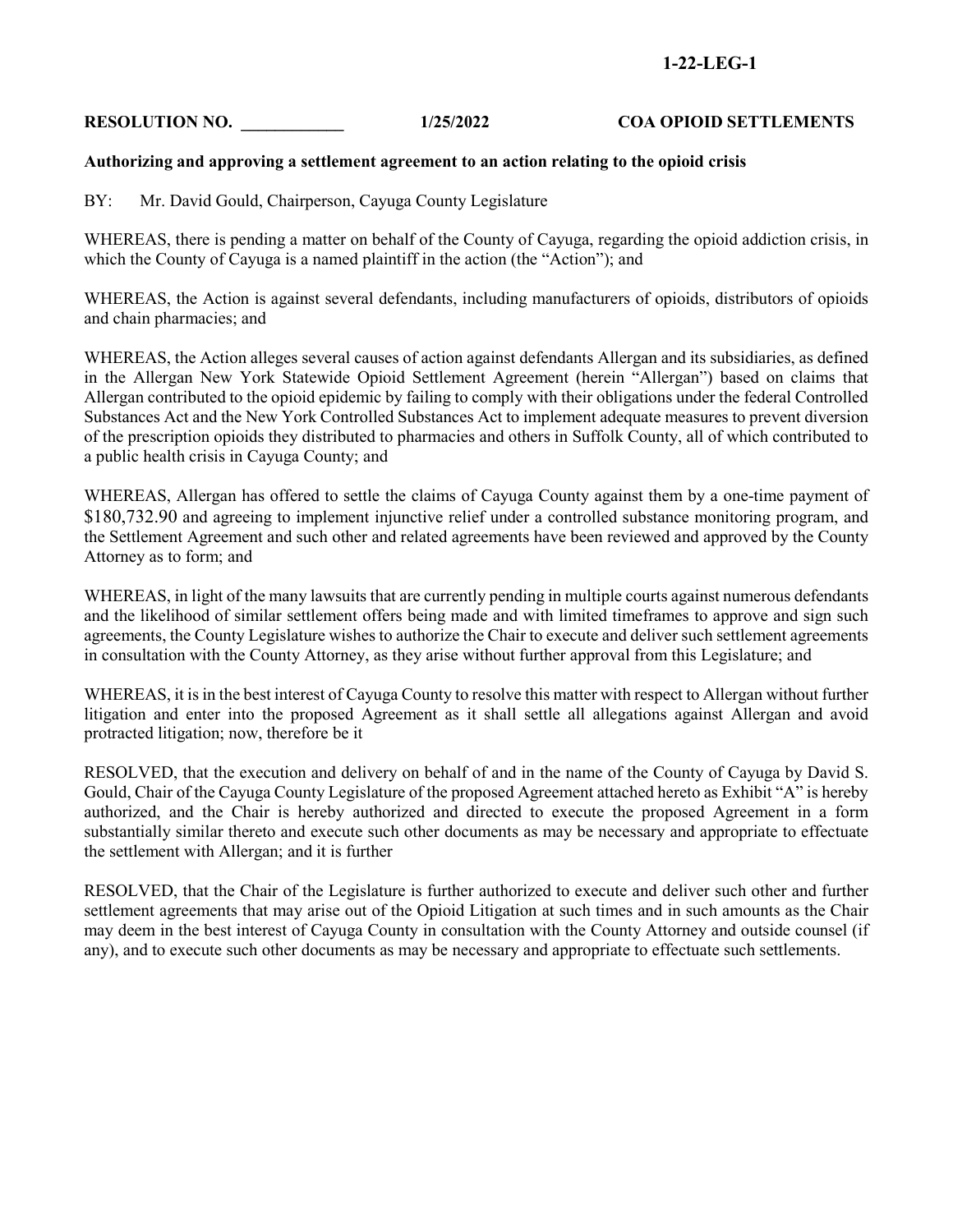# **RESOLUTION NO. \_\_\_\_\_\_ 1/25/2022 LEG Appoint Civil Service Commissioner.v2**

# **Appointing Civil Service Commissioner**

BY: Hon. David S. Gould, Chair, Cayuga County Legislature

**WHEREAS,** the Cayuga County Civil Service Commission consists of three commissioners who are responsible for the administration of the provisions of the Civil Service Law for Cayuga County and the municipalities and school districts therein; and

**WHEREAS**, a vacancy has existed on the Commission due to a retirement; and

**WHEREAS,** pursuant to Civil Service Law § 15(1)(a), if the office of any such commissioner shall become vacant by death, resignation or otherwise, his successor shall be appointed for the unexpired term.

**WHEREAS,** the Cayuga County Legislature wishes to appoint Timothy Lattimore as a Civil Service Commissioner to fill the balance of the term of Ronald Oughterson, to wit: January 25, 2022 through May 31, 2024; and

**WHEREAS**, the position of Commissioner is within Part III of the Cayuga County Compensation plan with an annual salary of \$10,300; now, therefore be it

**RESOLVED,** that the Cayuga County Legislature hereby appoints Mr. Timothy Lattimore to the position of Civil Service Commissioner effective immediately and to continue through and including May 31, 2024, and be it further

**RESOLVED,** that this appointment shall be made in accordance with the Civil Service Rules and Regulations of Cayuga County.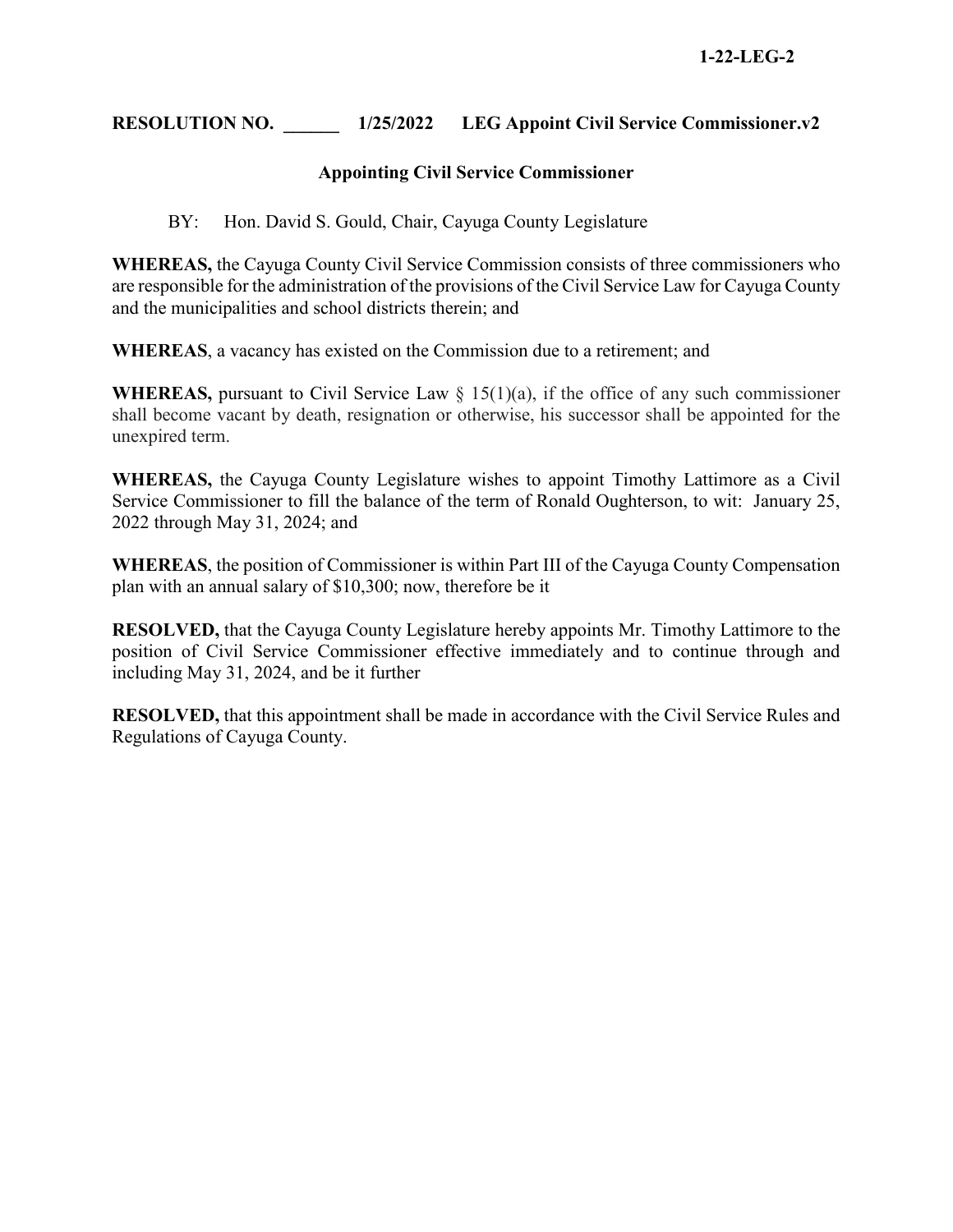# **1-22-LEG-3**

**RESOLUTION NO. \_\_\_\_\_\_\_\_\_\_\_\_\_\_ January 25, 2022 LEG Covid Mask**

# **REQUEST THE BOARD OF HEALTH AND THE DIRECTOR OF PUBLIC HEALTH TO NOT ENFORCE 10 NYCRR 2.60 (MASK MANDATE)**

BY: Hon. Andrew Dennison, Legislator, District 2

WHEREAS**,** 10 NYCRR 2.6 sets for the Mask Mandate enacted by the N.Y. Dept. of Health; and

WHEREAS, the Cayuga County Legislature is of the opinion that a mask mandate is an affront to personal freedom; and

WHEREAS, the resources of the Health Department have been strained to the point that contact tracing has become difficult and left to the individual;

WHEREAS, a significant portion of Cayuga County's population has been vaccinated, and yet is still subject to a fine of up to \$1,000 for failing to wear a mask; now, therefore be it

RESOLVED, that the Cayuga County Legislature is of the opinion that the county Health Department should refrain from enforcing the State's mandate at county taxpayer expense and at the expense of necessary resources, rather leaving the choice to wear a mask to the individual; and be it further

RESOLVED, a certified copy of this resolution be transmitted to the Cayuga County Board of Health and to the Public Health Director.